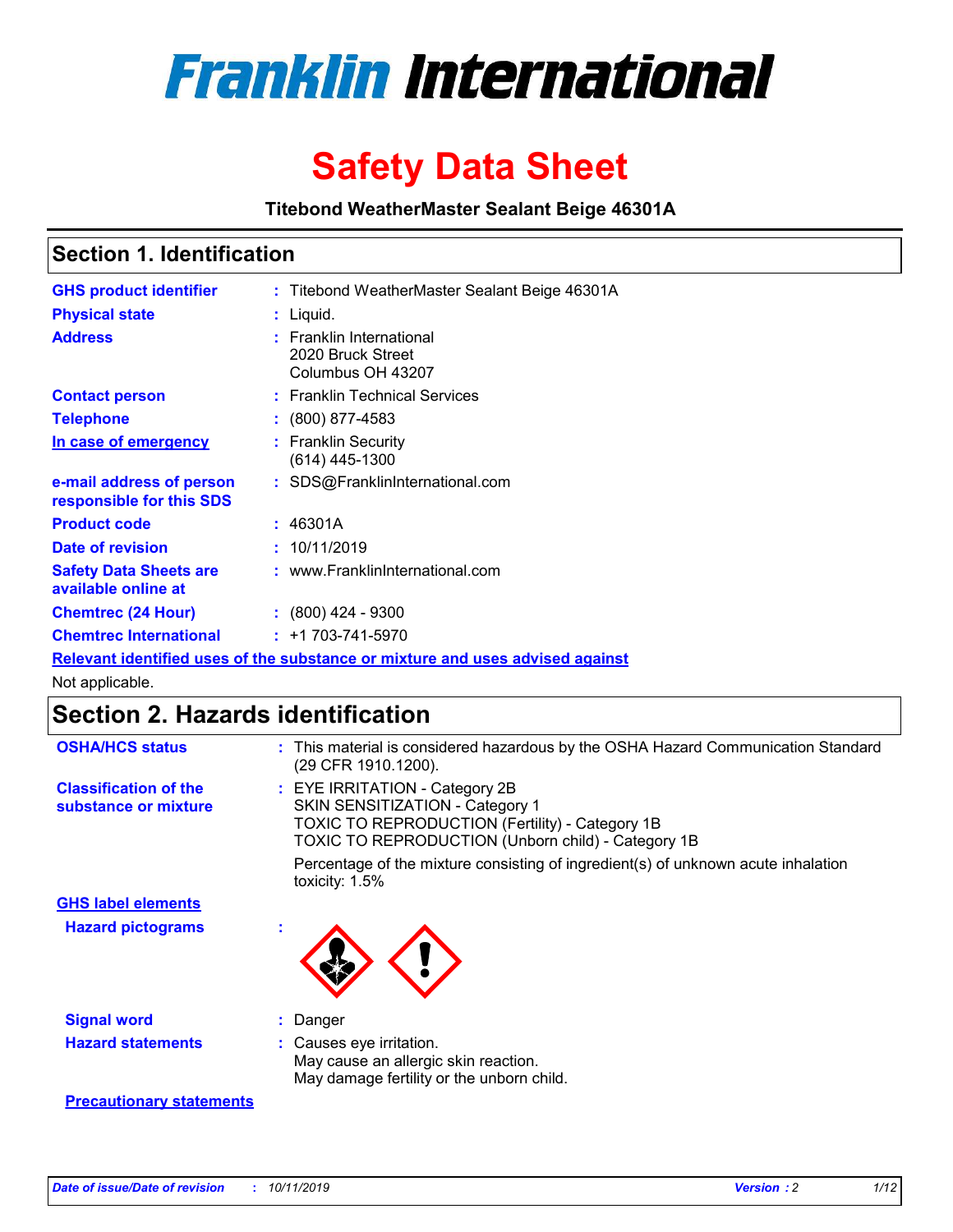### **Section 2. Hazards identification**

| <b>Prevention</b>                          | : Obtain special instructions before use. Do not handle until all safety precautions have<br>been read and understood. Wear protective gloves. Wear eye or face protection.<br>Wear protective clothing. Avoid breathing vapor. Wash hands thoroughly after handling.<br>Contaminated work clothing must not be allowed out of the workplace.                                                        |
|--------------------------------------------|------------------------------------------------------------------------------------------------------------------------------------------------------------------------------------------------------------------------------------------------------------------------------------------------------------------------------------------------------------------------------------------------------|
| <b>Response</b>                            | : IF exposed or concerned: Get medical attention. IF ON SKIN: Wash with plenty of<br>soap and water. Wash contaminated clothing before reuse. If skin irritation or rash<br>occurs: Get medical attention. IF IN EYES: Rinse cautiously with water for several<br>minutes. Remove contact lenses, if present and easy to do. Continue rinsing. If eye<br>irritation persists: Get medical attention. |
| <b>Storage</b>                             | : Store locked up.                                                                                                                                                                                                                                                                                                                                                                                   |
| <b>Disposal</b>                            | : Dispose of contents and container in accordance with all local, regional, national and<br>international regulations.                                                                                                                                                                                                                                                                               |
| <b>Hazards not otherwise</b><br>classified | : Product generates methanol during cure.                                                                                                                                                                                                                                                                                                                                                            |
|                                            |                                                                                                                                                                                                                                                                                                                                                                                                      |

## **Section 3. Composition/information on ingredients**

| <b>Substance/mixture</b><br>Mixture                  |                   |                     |
|------------------------------------------------------|-------------------|---------------------|
| <b>Ingredient name</b>                               | $\frac{9}{6}$     | <b>CAS number</b>   |
| 3-aminopropyltriethoxysilane<br>Dibutyltin dilaurate | l≤3<br>$\leq 0.3$ | 919-30-2<br>77-58-7 |

Any concentration shown as a range is to protect confidentiality or is due to batch variation.

**There are no additional ingredients present which, within the current knowledge of the supplier and in the concentrations applicable, are classified as hazardous to health or the environment and hence require reporting in this section.**

**Occupational exposure limits, if available, are listed in Section 8.**

### **Section 4. First aid measures**

| <b>Description of necessary first aid measures</b> |                                                                                                                                                                                                                                                                                                                                                                                                                                                                                                                                                                                                                                                                                                                                                                           |  |  |  |
|----------------------------------------------------|---------------------------------------------------------------------------------------------------------------------------------------------------------------------------------------------------------------------------------------------------------------------------------------------------------------------------------------------------------------------------------------------------------------------------------------------------------------------------------------------------------------------------------------------------------------------------------------------------------------------------------------------------------------------------------------------------------------------------------------------------------------------------|--|--|--|
| <b>Eye contact</b>                                 | : Immediately flush eyes with plenty of water, occasionally lifting the upper and lower<br>eyelids. Check for and remove any contact lenses. Continue to rinse for at least 10<br>minutes. If irritation persists, get medical attention.                                                                                                                                                                                                                                                                                                                                                                                                                                                                                                                                 |  |  |  |
| <b>Inhalation</b>                                  | : Remove victim to fresh air and keep at rest in a position comfortable for breathing. If<br>not breathing, if breathing is irregular or if respiratory arrest occurs, provide artificial<br>respiration or oxygen by trained personnel. It may be dangerous to the person providing<br>aid to give mouth-to-mouth resuscitation. Get medical attention. If unconscious, place<br>in recovery position and get medical attention immediately. Maintain an open airway.<br>Loosen tight clothing such as a collar, tie, belt or waistband. In case of inhalation of<br>decomposition products in a fire, symptoms may be delayed. The exposed person may<br>need to be kept under medical surveillance for 48 hours.                                                       |  |  |  |
| <b>Skin contact</b>                                | : Wash with plenty of soap and water. Remove contaminated clothing and shoes. Wash<br>contaminated clothing thoroughly with water before removing it, or wear gloves.<br>Continue to rinse for at least 10 minutes. Get medical attention. In the event of any<br>complaints or symptoms, avoid further exposure. Wash clothing before reuse. Clean<br>shoes thoroughly before reuse.                                                                                                                                                                                                                                                                                                                                                                                     |  |  |  |
| <b>Ingestion</b>                                   | : Wash out mouth with water. Remove dentures if any. Remove victim to fresh air and<br>keep at rest in a position comfortable for breathing. If material has been swallowed and<br>the exposed person is conscious, give small quantities of water to drink. Stop if the<br>exposed person feels sick as vomiting may be dangerous. Do not induce vomiting<br>unless directed to do so by medical personnel. If vomiting occurs, the head should be<br>kept low so that vomit does not enter the lungs. Get medical attention. Never give<br>anything by mouth to an unconscious person. If unconscious, place in recovery position<br>and get medical attention immediately. Maintain an open airway. Loosen tight clothing<br>such as a collar, tie, belt or waistband. |  |  |  |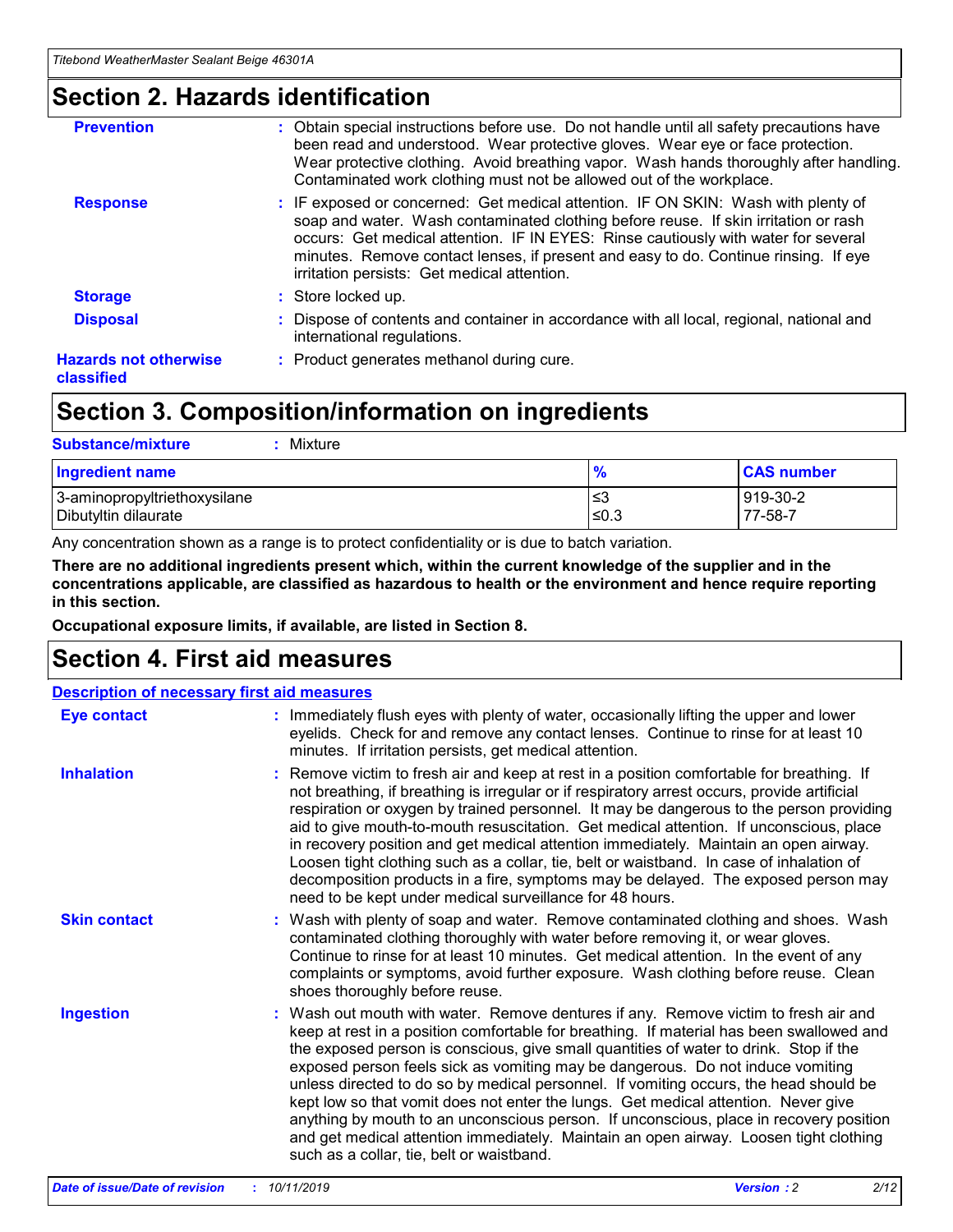## **Section 4. First aid measures**

| Most important symptoms/effects, acute and delayed |                                       |                                                                                                                                                                                                                                                                                                                                                                                                                 |  |  |  |
|----------------------------------------------------|---------------------------------------|-----------------------------------------------------------------------------------------------------------------------------------------------------------------------------------------------------------------------------------------------------------------------------------------------------------------------------------------------------------------------------------------------------------------|--|--|--|
|                                                    | <b>Potential acute health effects</b> |                                                                                                                                                                                                                                                                                                                                                                                                                 |  |  |  |
| <b>Eye contact</b>                                 |                                       | : May cause eye irritation.                                                                                                                                                                                                                                                                                                                                                                                     |  |  |  |
| <b>Inhalation</b>                                  |                                       | : No known significant effects or critical hazards.                                                                                                                                                                                                                                                                                                                                                             |  |  |  |
| <b>Skin contact</b>                                |                                       | : May cause skin irritation.                                                                                                                                                                                                                                                                                                                                                                                    |  |  |  |
| <b>Ingestion</b>                                   |                                       | : No known significant effects or critical hazards.                                                                                                                                                                                                                                                                                                                                                             |  |  |  |
| <b>Over-exposure signs/symptoms</b>                |                                       |                                                                                                                                                                                                                                                                                                                                                                                                                 |  |  |  |
| <b>Eye contact</b>                                 |                                       | : Adverse symptoms may include the following:<br>irritation<br>watering<br>redness                                                                                                                                                                                                                                                                                                                              |  |  |  |
| <b>Inhalation</b>                                  |                                       | : Adverse symptoms may include the following:<br>reduced fetal weight<br>increase in fetal deaths<br>skeletal malformations                                                                                                                                                                                                                                                                                     |  |  |  |
| <b>Skin contact</b>                                |                                       | : Adverse symptoms may include the following:<br>irritation<br>redness<br>reduced fetal weight<br>increase in fetal deaths<br>skeletal malformations                                                                                                                                                                                                                                                            |  |  |  |
| <b>Ingestion</b>                                   |                                       | : Adverse symptoms may include the following:<br>reduced fetal weight<br>increase in fetal deaths<br>skeletal malformations                                                                                                                                                                                                                                                                                     |  |  |  |
|                                                    |                                       | <b>Indication of immediate medical attention and special treatment needed, if necessary</b>                                                                                                                                                                                                                                                                                                                     |  |  |  |
| <b>Notes to physician</b>                          |                                       | : In case of inhalation of decomposition products in a fire, symptoms may be delayed.<br>The exposed person may need to be kept under medical surveillance for 48 hours.                                                                                                                                                                                                                                        |  |  |  |
| <b>Specific treatments</b>                         |                                       | : No specific treatment.                                                                                                                                                                                                                                                                                                                                                                                        |  |  |  |
| <b>Protection of first-aiders</b>                  |                                       | : No action shall be taken involving any personal risk or without suitable training. If it is<br>suspected that fumes are still present, the rescuer should wear an appropriate mask or<br>self-contained breathing apparatus. It may be dangerous to the person providing aid to<br>give mouth-to-mouth resuscitation. Wash contaminated clothing thoroughly with water<br>before removing it, or wear gloves. |  |  |  |

**See toxicological information (Section 11)**

### **Section 5. Fire-fighting measures**

| <b>Extinguishing media</b>                             |                                                                                                                                                                                                     |
|--------------------------------------------------------|-----------------------------------------------------------------------------------------------------------------------------------------------------------------------------------------------------|
| <b>Suitable extinguishing</b><br>media                 | : Use an extinguishing agent suitable for the surrounding fire.                                                                                                                                     |
| <b>Unsuitable extinguishing</b><br>media               | $:$ None known.                                                                                                                                                                                     |
| <b>Specific hazards arising</b><br>from the chemical   | : In a fire or if heated, a pressure increase will occur and the container may burst.                                                                                                               |
| <b>Hazardous thermal</b><br>decomposition products     | : Decomposition products may include the following materials:<br>carbon dioxide<br>carbon monoxide<br>nitrogen oxides<br>metal oxide/oxides                                                         |
| <b>Special protective actions</b><br>for fire-fighters | : Promptly isolate the scene by removing all persons from the vicinity of the incident if<br>there is a fire. No action shall be taken involving any personal risk or without suitable<br>training. |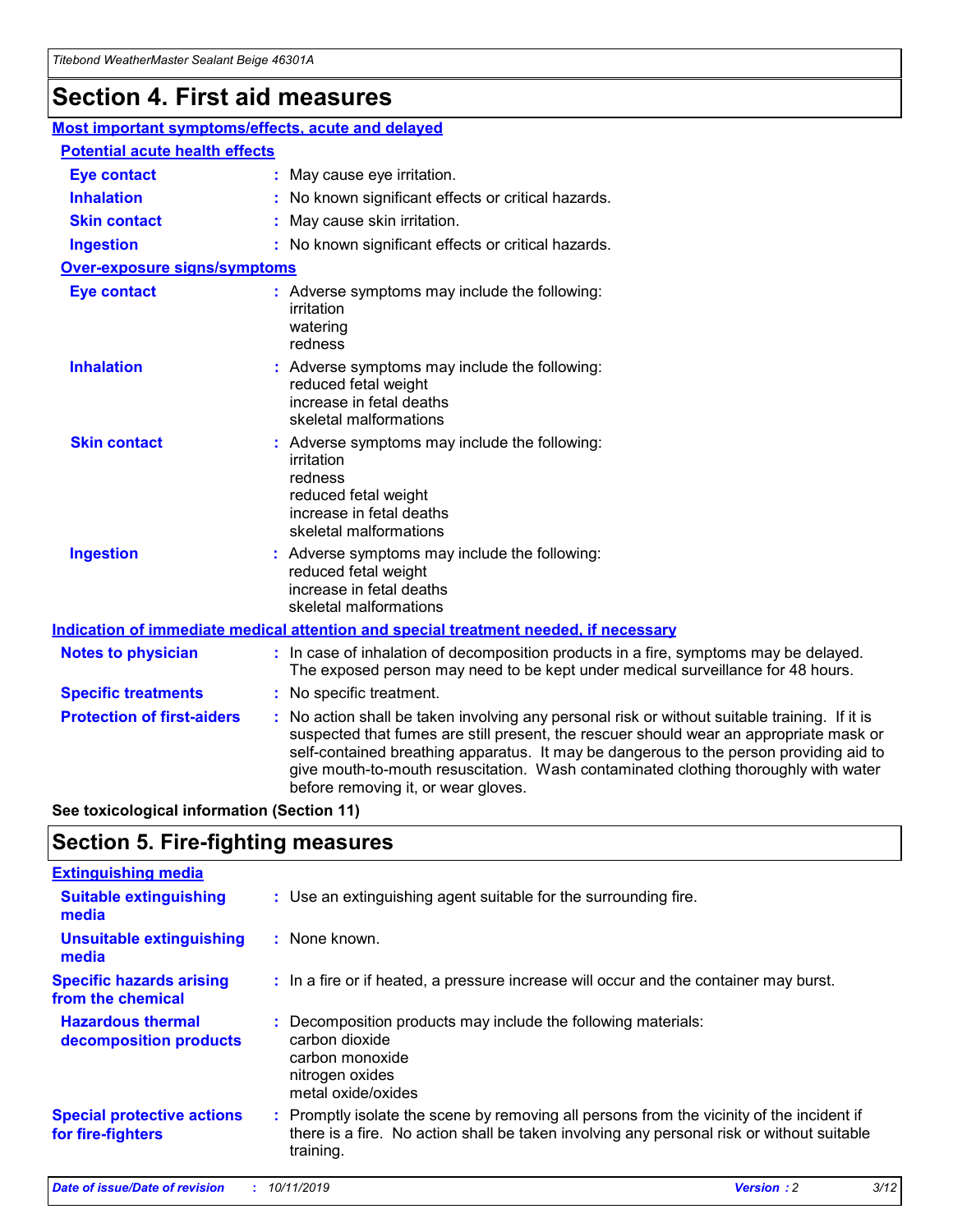### **Section 5. Fire-fighting measures**

**Special protective equipment for fire-fighters** Fire-fighters should wear appropriate protective equipment and self-contained breathing **:** apparatus (SCBA) with a full face-piece operated in positive pressure mode.

### **Section 6. Accidental release measures**

#### **Personal precautions, protective equipment and emergency procedures**

| For non-emergency<br>personnel                               | : No action shall be taken involving any personal risk or without suitable training.<br>Evacuate surrounding areas. Keep unnecessary and unprotected personnel from<br>entering. Do not touch or walk through spilled material. Avoid breathing vapor or mist.<br>Provide adequate ventilation. Wear appropriate respirator when ventilation is<br>inadequate. Put on appropriate personal protective equipment.                                                                                                                                                                                                                                                                                             |
|--------------------------------------------------------------|--------------------------------------------------------------------------------------------------------------------------------------------------------------------------------------------------------------------------------------------------------------------------------------------------------------------------------------------------------------------------------------------------------------------------------------------------------------------------------------------------------------------------------------------------------------------------------------------------------------------------------------------------------------------------------------------------------------|
|                                                              | For emergency responders : If specialized clothing is required to deal with the spillage, take note of any information in<br>Section 8 on suitable and unsuitable materials. See also the information in "For non-<br>emergency personnel".                                                                                                                                                                                                                                                                                                                                                                                                                                                                  |
| <b>Environmental precautions</b>                             | : Avoid dispersal of spilled material and runoff and contact with soil, waterways, drains<br>and sewers. Inform the relevant authorities if the product has caused environmental<br>pollution (sewers, waterways, soil or air).                                                                                                                                                                                                                                                                                                                                                                                                                                                                              |
| <b>Methods and materials for containment and cleaning up</b> |                                                                                                                                                                                                                                                                                                                                                                                                                                                                                                                                                                                                                                                                                                              |
| <b>Small spill</b>                                           | : Stop leak if without risk. Move containers from spill area. Dilute with water and mop up<br>if water-soluble. Alternatively, or if water-insoluble, absorb with an inert dry material and<br>place in an appropriate waste disposal container. Dispose of via a licensed waste<br>disposal contractor.                                                                                                                                                                                                                                                                                                                                                                                                     |
| <b>Large spill</b>                                           | : Stop leak if without risk. Move containers from spill area. Approach release from<br>upwind. Prevent entry into sewers, water courses, basements or confined areas. Wash<br>spillages into an effluent treatment plant or proceed as follows. Contain and collect<br>spillage with non-combustible, absorbent material e.g. sand, earth, vermiculite or<br>diatomaceous earth and place in container for disposal according to local regulations<br>(see Section 13). Dispose of via a licensed waste disposal contractor. Contaminated<br>absorbent material may pose the same hazard as the spilled product. Note: see<br>Section 1 for emergency contact information and Section 13 for waste disposal. |

## **Section 7. Handling and storage**

| <b>Precautions for safe handling</b>                                             |                                                                                                                                                                                                                                                                                                                                                                                                                                                                                                                                                                                                                                                                                                                                                                                                                                                  |
|----------------------------------------------------------------------------------|--------------------------------------------------------------------------------------------------------------------------------------------------------------------------------------------------------------------------------------------------------------------------------------------------------------------------------------------------------------------------------------------------------------------------------------------------------------------------------------------------------------------------------------------------------------------------------------------------------------------------------------------------------------------------------------------------------------------------------------------------------------------------------------------------------------------------------------------------|
| <b>Protective measures</b>                                                       | : Put on appropriate personal protective equipment (see Section 8). Persons with a<br>history of skin sensitization problems should not be employed in any process in which<br>this product is used. Avoid exposure - obtain special instructions before use. Avoid<br>exposure during pregnancy. Do not handle until all safety precautions have been read<br>and understood. Do not get in eyes or on skin or clothing. Do not ingest. Avoid<br>breathing vapor or mist. If during normal use the material presents a respiratory hazard,<br>use only with adequate ventilation or wear appropriate respirator. Keep in the original<br>container or an approved alternative made from a compatible material, kept tightly<br>closed when not in use. Empty containers retain product residue and can be hazardous.<br>Do not reuse container. |
| <b>Advice on general</b><br>occupational hygiene                                 | : Eating, drinking and smoking should be prohibited in areas where this material is<br>handled, stored and processed. Workers should wash hands and face before eating,<br>drinking and smoking. Remove contaminated clothing and protective equipment before<br>entering eating areas. See also Section 8 for additional information on hygiene<br>measures.                                                                                                                                                                                                                                                                                                                                                                                                                                                                                    |
| <b>Conditions for safe storage,</b><br>including any<br><b>incompatibilities</b> | Store between the following temperatures: 0 to 120 $^{\circ}$ C (32 to 248 $^{\circ}$ F). Store in<br>accordance with local regulations. Store in original container protected from direct<br>sunlight in a dry, cool and well-ventilated area, away from incompatible materials (see<br>Section 10) and food and drink. Store locked up. Keep container tightly closed and<br>sealed until ready for use. Containers that have been opened must be carefully<br>resealed and kept upright to prevent leakage. Do not store in unlabeled containers.<br>Use appropriate containment to avoid environmental contamination. See Section 10 for<br>incompatible materials before handling or use.                                                                                                                                                   |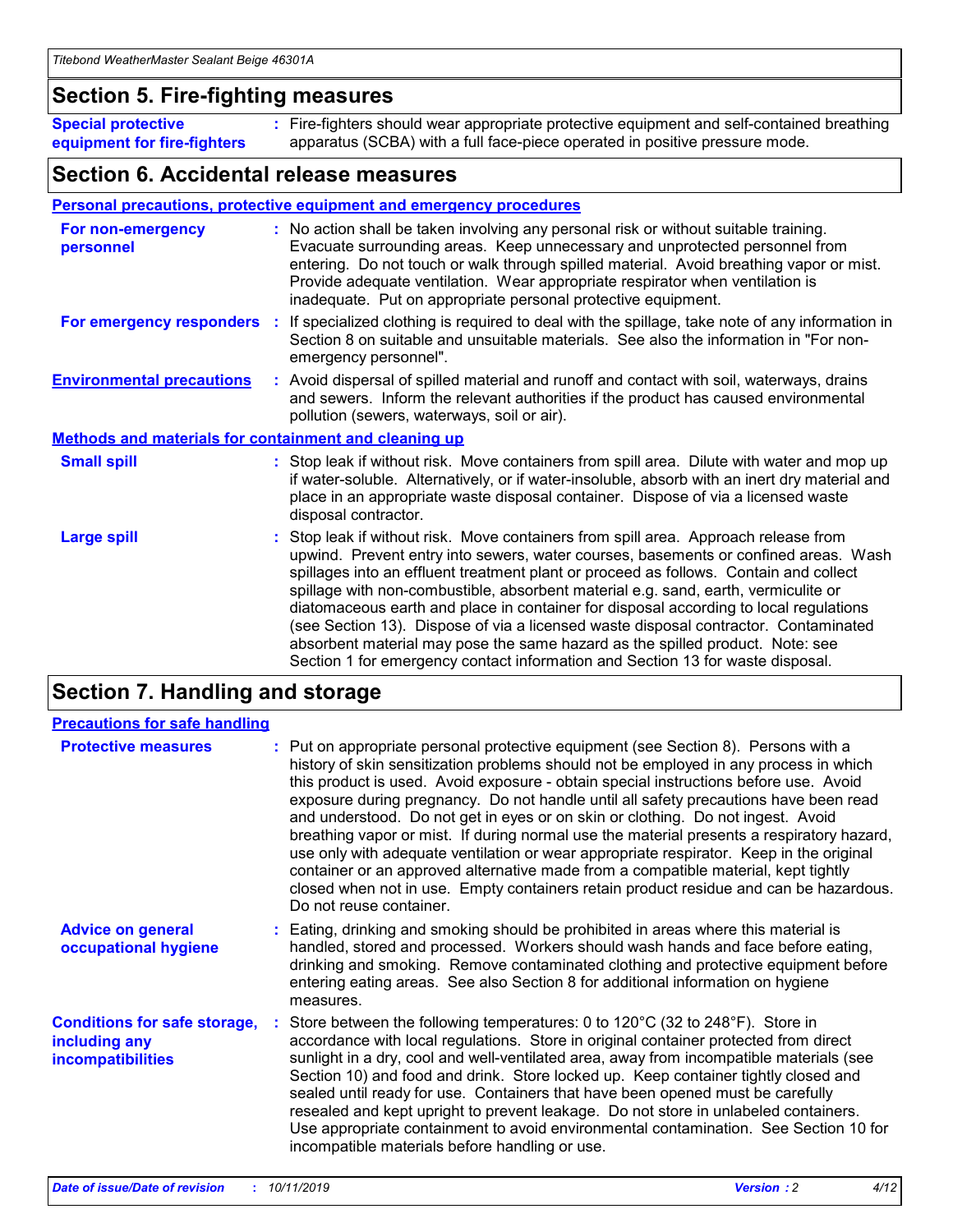## **Section 8. Exposure controls/personal protection**

#### **Control parameters**

### **Occupational exposure limits**

| <b>Ingredient name</b>                               |    |                                          | <b>Exposure limits</b>                                                                                                                                                                                                                                                                                                                                                                                                                                                                                                                                                                                                 |
|------------------------------------------------------|----|------------------------------------------|------------------------------------------------------------------------------------------------------------------------------------------------------------------------------------------------------------------------------------------------------------------------------------------------------------------------------------------------------------------------------------------------------------------------------------------------------------------------------------------------------------------------------------------------------------------------------------------------------------------------|
| 3-aminopropyltriethoxysilane<br>Dibutyltin dilaurate |    |                                          | None.<br>ACGIH TLV (United States, 3/2019). Absorbed through skin.<br>Notes: as Sn<br>TWA: 0.1 mg/m <sup>3</sup> , (as Sn) 8 hours.<br>STEL: 0.2 mg/m <sup>3</sup> , (as Sn) 15 minutes.<br>NIOSH REL (United States, 10/2016). Absorbed through skin.<br>Notes: as Sn<br>TWA: 0.1 mg/m <sup>3</sup> , (as Sn) 10 hours.<br>OSHA PEL (United States, 5/2018). Notes: as Sn<br>TWA: $0.1 \text{ mg/m}^3$ , (as Sn) 8 hours.<br>OSHA PEL 1989 (United States, 3/1989). Absorbed through skin.<br>Notes: measured as Sn<br>TWA: 0.1 mg/m <sup>3</sup> , (measured as Sn) 8 hours. Form: Organic                           |
| <b>Appropriate engineering</b><br>controls           |    |                                          | : If user operations generate dust, fumes, gas, vapor or mist, use process enclosures,<br>local exhaust ventilation or other engineering controls to keep worker exposure to<br>airborne contaminants below any recommended or statutory limits.                                                                                                                                                                                                                                                                                                                                                                       |
| <b>Environmental exposure</b><br><b>controls</b>     |    |                                          | Emissions from ventilation or work process equipment should be checked to ensure<br>they comply with the requirements of environmental protection legislation. In some<br>cases, fume scrubbers, filters or engineering modifications to the process equipment<br>will be necessary to reduce emissions to acceptable levels.                                                                                                                                                                                                                                                                                          |
| <b>Individual protection measures</b>                |    |                                          |                                                                                                                                                                                                                                                                                                                                                                                                                                                                                                                                                                                                                        |
| <b>Hygiene measures</b>                              |    |                                          | : Wash hands, forearms and face thoroughly after handling chemical products, before<br>eating, smoking and using the lavatory and at the end of the working period.<br>Appropriate techniques should be used to remove potentially contaminated clothing.<br>Contaminated work clothing should not be allowed out of the workplace. Wash<br>contaminated clothing before reusing. Ensure that eyewash stations and safety<br>showers are close to the workstation location.                                                                                                                                            |
| <b>Eye/face protection</b>                           |    |                                          | : Safety eyewear complying with an approved standard should be used when a risk<br>assessment indicates this is necessary to avoid exposure to liquid splashes, mists,<br>gases or dusts. If contact is possible, the following protection should be worn, unless<br>the assessment indicates a higher degree of protection: chemical splash goggles.                                                                                                                                                                                                                                                                  |
| <b>Skin protection</b>                               |    |                                          |                                                                                                                                                                                                                                                                                                                                                                                                                                                                                                                                                                                                                        |
| <b>Hand protection</b>                               |    |                                          | : Chemical-resistant, impervious gloves complying with an approved standard should be<br>worn at all times when handling chemical products if a risk assessment indicates this is<br>necessary. Considering the parameters specified by the glove manufacturer, check<br>during use that the gloves are still retaining their protective properties. It should be<br>noted that the time to breakthrough for any glove material may be different for different<br>glove manufacturers. In the case of mixtures, consisting of several substances, the<br>protection time of the gloves cannot be accurately estimated. |
| <b>Body protection</b>                               |    | handling this product.                   | Personal protective equipment for the body should be selected based on the task being<br>performed and the risks involved and should be approved by a specialist before                                                                                                                                                                                                                                                                                                                                                                                                                                                |
| <b>Other skin protection</b>                         |    | specialist before handling this product. | : Appropriate footwear and any additional skin protection measures should be selected<br>based on the task being performed and the risks involved and should be approved by a                                                                                                                                                                                                                                                                                                                                                                                                                                          |
| <b>Respiratory protection</b>                        | ÷. | aspects of use.                          | Based on the hazard and potential for exposure, select a respirator that meets the<br>appropriate standard or certification. Respirators must be used according to a<br>respiratory protection program to ensure proper fitting, training, and other important                                                                                                                                                                                                                                                                                                                                                         |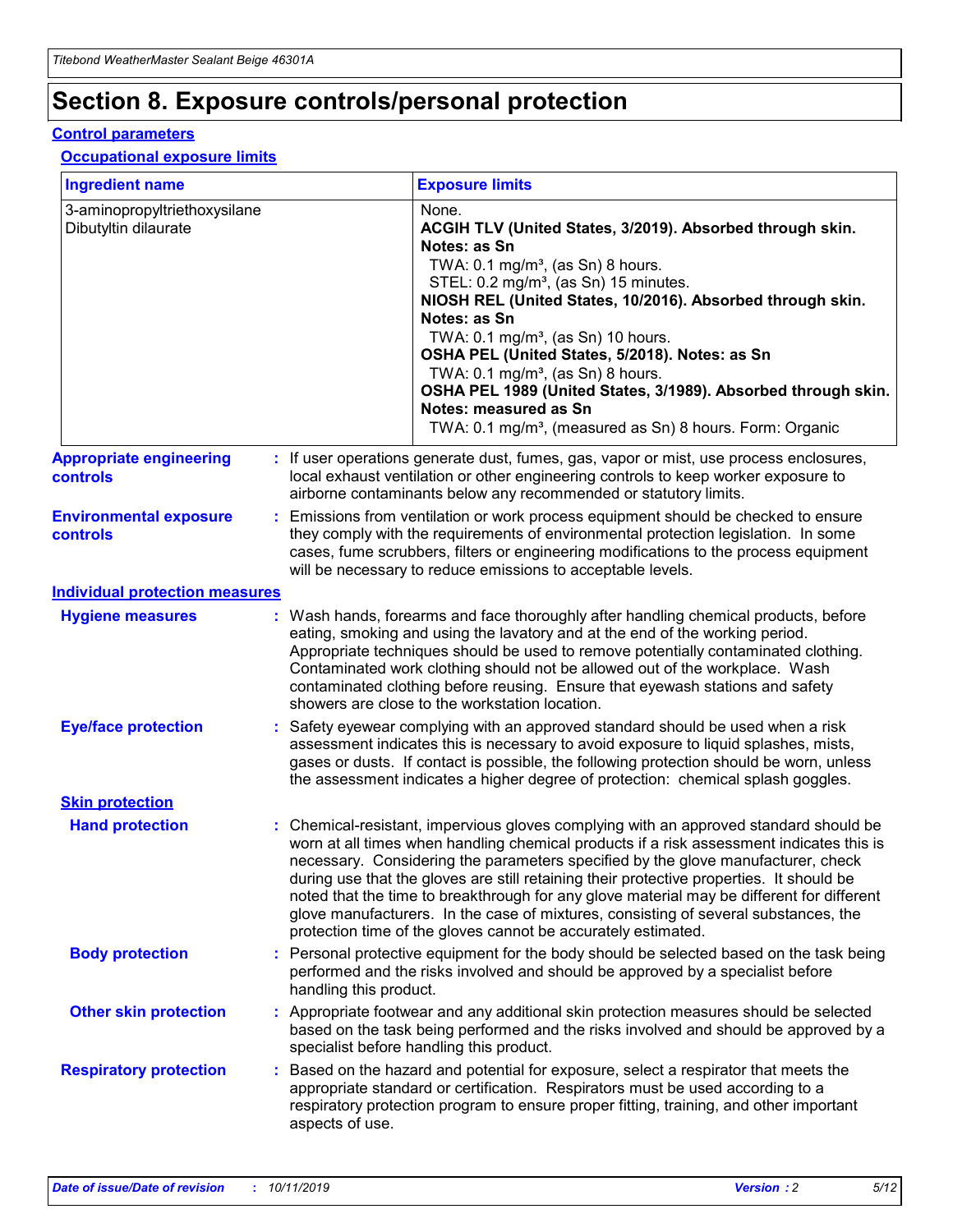### **Section 9. Physical and chemical properties**

#### **Appearance**

| <b>Physical state</b>                             | : Liquid. [Paste.]                                              |
|---------------------------------------------------|-----------------------------------------------------------------|
| Color                                             | Beige.                                                          |
| Odor                                              | None [Slight]                                                   |
| <b>Odor threshold</b>                             | : Not available.                                                |
| рH                                                | : Not applicable.                                               |
| <b>Melting point</b>                              | : Not available.                                                |
| <b>Boiling point</b>                              | : >100°C (>212°F)                                               |
| <b>Flash point</b>                                | : Closed cup: $>200^{\circ}$ C ( $>392^{\circ}$ F) [Setaflash.] |
| <b>Evaporation rate</b>                           | $:$ <1 (butyl acetate = 1)                                      |
| <b>Flammability (solid, gas)</b>                  | : Not available.                                                |
| Lower and upper explosive<br>(flammable) limits   | : Not available.                                                |
| <b>VOC (less water, less</b><br>exempt solvents)  | : 0 g/l                                                         |
| <b>Volatility</b>                                 | $: 0\%$ (w/w)                                                   |
| <b>Vapor density</b>                              | : Not available.                                                |
| <b>Relative density</b>                           | : 1.4329                                                        |
| <b>Solubility</b>                                 | Insoluble in the following materials: cold water and hot water. |
| <b>Solubility in water</b>                        | : Not available.                                                |
| <b>Partition coefficient: n-</b><br>octanol/water | $:$ Not available.                                              |
| <b>Auto-ignition temperature</b>                  | : Not available.                                                |
|                                                   |                                                                 |
| <b>Decomposition temperature</b>                  | : Not available.                                                |

## **Section 10. Stability and reactivity**

| <b>Reactivity</b>                            |    | : No specific test data related to reactivity available for this product or its ingredients.            |
|----------------------------------------------|----|---------------------------------------------------------------------------------------------------------|
| <b>Chemical stability</b>                    |    | : The product is stable.                                                                                |
| <b>Possibility of hazardous</b><br>reactions |    | : Under normal conditions of storage and use, hazardous reactions will not occur.                       |
| <b>Conditions to avoid</b>                   |    | : No specific data.                                                                                     |
| <b>Incompatible materials</b>                | ٠. | No specific data.                                                                                       |
| <b>Hazardous decomposition</b><br>products   | ÷. | Under normal conditions of storage and use, hazardous decomposition products should<br>not be produced. |

## **Section 11. Toxicological information**

### **Information on toxicological effects**

### **Acute toxicity**

| <b>Product/ingredient name</b> | <b>Result</b>           | <b>Species</b> | <b>Dose</b>                | <b>Exposure</b> |
|--------------------------------|-------------------------|----------------|----------------------------|-----------------|
| 3-aminopropyltriethoxysilane   | <b>ILD50 Dermal</b>     | Rabbit         | 4.29 g/kg                  |                 |
| Dibutyltin dilaurate           | ILD50 Oral<br>LD50 Oral | Rat<br>Rat     | $1.57$ g/kg<br>175 $mg/kg$ |                 |
|                                |                         |                |                            |                 |

**Irritation/Corrosion**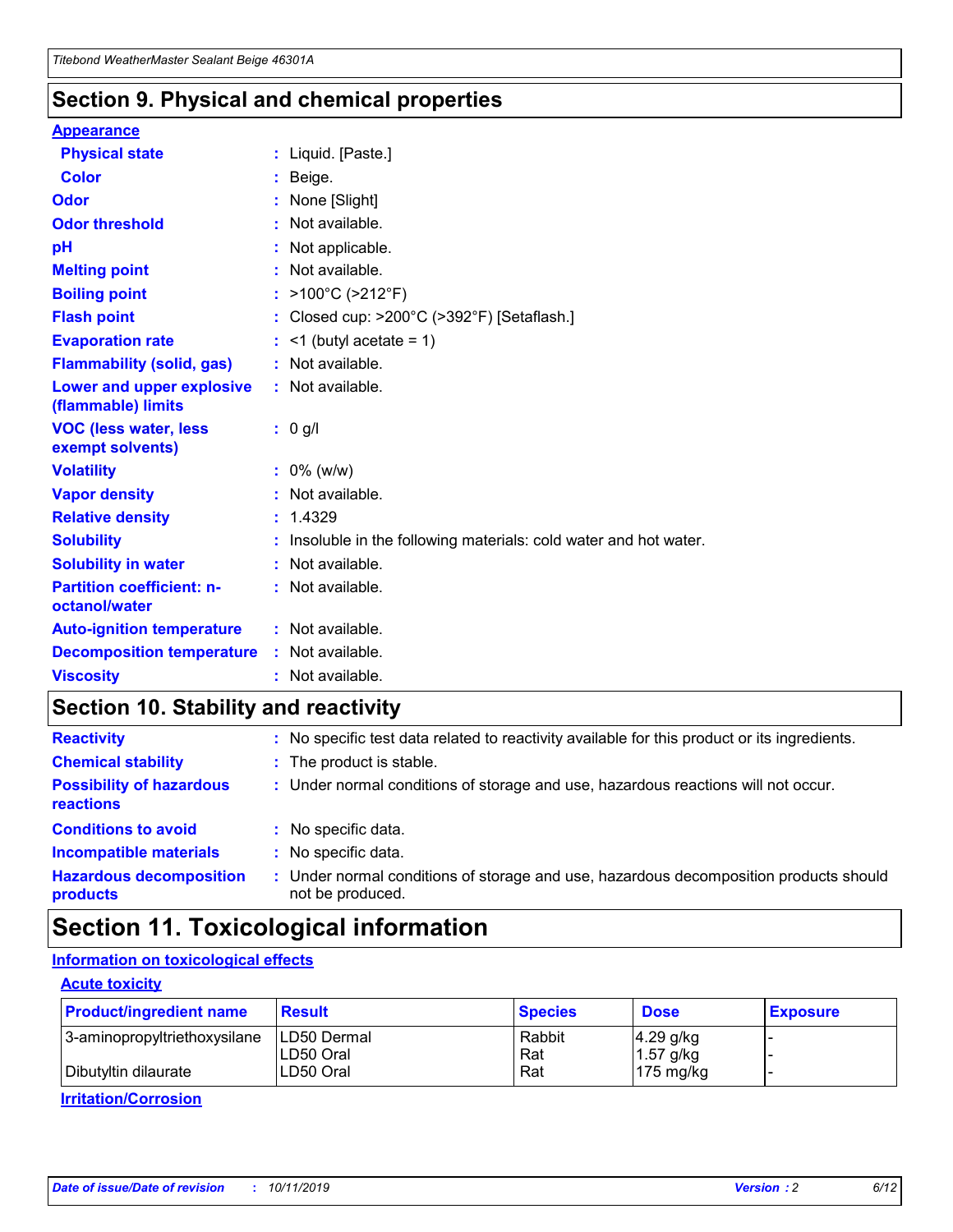## **Section 11. Toxicological information**

| <b>Product/ingredient name</b> | <b>Result</b>            | <b>Species</b> | <b>Score</b> | <b>Exposure</b>           | <b>Observation</b> |
|--------------------------------|--------------------------|----------------|--------------|---------------------------|--------------------|
| 3-aminopropyltriethoxysilane   | Eyes - Mild irritant     | Rabbit         |              | $100$ mg                  |                    |
|                                | Eyes - Severe irritant   | Rabbit         |              | 24 hours 750              |                    |
|                                |                          |                |              | ug                        |                    |
|                                | Skin - Severe irritant   | Rabbit         |              | 24 hours 5                | -                  |
| Dibutyltin dilaurate           | Eyes - Moderate irritant | Rabbit         |              | mg<br><b>24 hours 100</b> |                    |
|                                |                          |                |              | mg                        |                    |
|                                | Skin - Severe irritant   | Rabbit         |              | 500 mg                    | -                  |

### **Sensitization**

Not available.

#### **Mutagenicity**

Not available.

#### **Carcinogenicity**

Not available.

#### **Reproductive toxicity**

Not available.

#### **Teratogenicity**

Not available.

#### **Specific target organ toxicity (single exposure)**

Not available.

#### **Specific target organ toxicity (repeated exposure)**

| <b>Name</b>                                                                  |                                                                                                                             | <b>Category</b> | <b>Route of</b><br>exposure  | <b>Target organs</b> |
|------------------------------------------------------------------------------|-----------------------------------------------------------------------------------------------------------------------------|-----------------|------------------------------|----------------------|
| Dibutyltin dilaurate                                                         |                                                                                                                             | Category 1      | $\qquad \qquad \blacksquare$ | respiratory system   |
| <b>Aspiration hazard</b><br>Not available.                                   |                                                                                                                             |                 |                              |                      |
| <b>Information on the likely</b><br>routes of exposure                       | : Not available.                                                                                                            |                 |                              |                      |
| <b>Potential acute health effects</b>                                        |                                                                                                                             |                 |                              |                      |
| <b>Eye contact</b>                                                           | : May cause eye irritation.                                                                                                 |                 |                              |                      |
| <b>Inhalation</b>                                                            | : No known significant effects or critical hazards.                                                                         |                 |                              |                      |
| <b>Skin contact</b>                                                          | : May cause skin irritation.                                                                                                |                 |                              |                      |
| <b>Ingestion</b>                                                             | : No known significant effects or critical hazards.                                                                         |                 |                              |                      |
| Symptoms related to the physical, chemical and toxicological characteristics |                                                                                                                             |                 |                              |                      |
| <b>Eye contact</b>                                                           | : Adverse symptoms may include the following:<br>irritation<br>watering<br>redness                                          |                 |                              |                      |
| <b>Inhalation</b>                                                            | : Adverse symptoms may include the following:<br>reduced fetal weight<br>increase in fetal deaths<br>skeletal malformations |                 |                              |                      |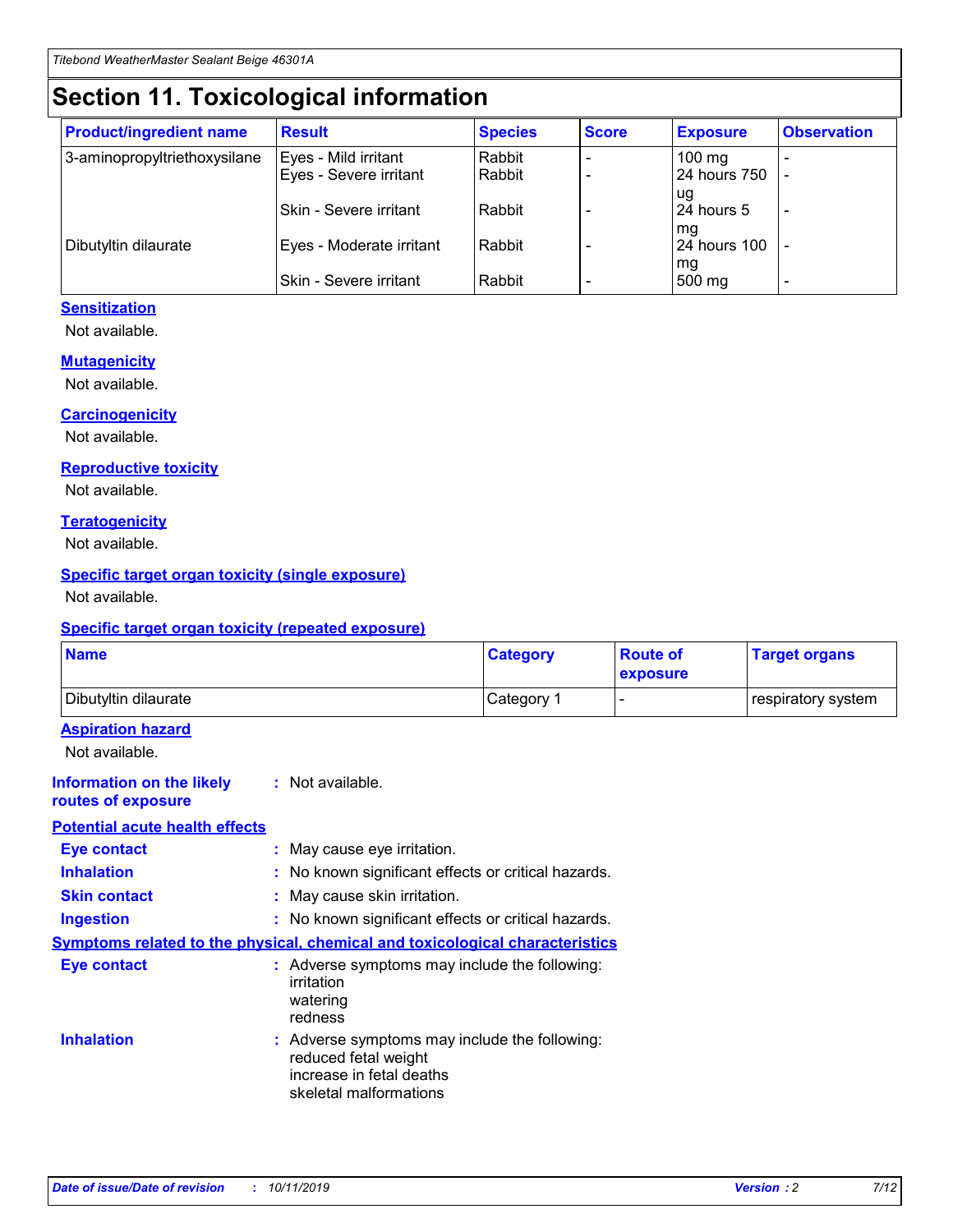# **Section 11. Toxicological information**

| <b>Skin contact</b>                     | : Adverse symptoms may include the following:                                                            |
|-----------------------------------------|----------------------------------------------------------------------------------------------------------|
|                                         | irritation                                                                                               |
|                                         | redness                                                                                                  |
|                                         | reduced fetal weight                                                                                     |
|                                         | increase in fetal deaths                                                                                 |
|                                         | skeletal malformations                                                                                   |
| <b>Ingestion</b>                        | : Adverse symptoms may include the following:                                                            |
|                                         | reduced fetal weight                                                                                     |
|                                         | increase in fetal deaths                                                                                 |
|                                         | skeletal malformations                                                                                   |
|                                         | Delayed and immediate effects and also chronic effects from short and long term exposure                 |
| <b>Short term exposure</b>              |                                                                                                          |
| <b>Potential immediate</b>              | : Not available.                                                                                         |
| effects                                 |                                                                                                          |
| <b>Potential delayed effects</b>        | : Not available.                                                                                         |
| Long term exposure                      |                                                                                                          |
| <b>Potential immediate</b>              | : Not available.                                                                                         |
| effects                                 |                                                                                                          |
| <b>Potential delayed effects</b>        | : Not available.                                                                                         |
| <b>Potential chronic health effects</b> |                                                                                                          |
| Not available.                          |                                                                                                          |
| <b>General</b>                          | : Once sensitized, a severe allergic reaction may occur when subsequently exposed to<br>very low levels. |
| <b>Carcinogenicity</b>                  | : No known significant effects or critical hazards.                                                      |
| <b>Mutagenicity</b>                     | : No known significant effects or critical hazards.                                                      |
| <b>Teratogenicity</b>                   | May damage the unborn child.                                                                             |
| <b>Developmental effects</b>            | : No known significant effects or critical hazards.                                                      |
| <b>Fertility effects</b>                | May damage fertility.                                                                                    |
| <b>Numerical measures of toxicity</b>   |                                                                                                          |
| <b>Acute toxicity estimates</b>         |                                                                                                          |
| الملمانة المستنقط فالمرابط              |                                                                                                          |

Not available.

## **Section 12. Ecological information**

#### **Toxicity**

| <b>Product/ingredient name</b> | <b>Result</b>                     | <b>Species</b>                       | <b>Exposure</b> |
|--------------------------------|-----------------------------------|--------------------------------------|-----------------|
| Dibutyltin dilaurate           | Chronic EC10 > 2 mg/l Fresh water | Algae - Scenedesmus<br>I subspicatus | l 96 hours i    |

### **Persistence and degradability**

| <b>Product/ingredient name</b> | <b>Test</b>                                                                    | <b>Result</b>  |                   | <b>Dose</b> | <b>Inoculum</b>         |
|--------------------------------|--------------------------------------------------------------------------------|----------------|-------------------|-------------|-------------------------|
| Dibutyltin dilaurate           | OECD 301F<br>Ready<br>Biodegradability -<br>Manometric<br>Respirometry<br>Test | 23 % - 28 days |                   |             |                         |
| <b>Product/ingredient name</b> | <b>Aquatic half-life</b>                                                       |                | <b>Photolysis</b> |             | <b>Biodegradability</b> |
| Dibutyltin dilaurate           |                                                                                |                |                   |             | Inherent                |

### **Bioaccumulative potential**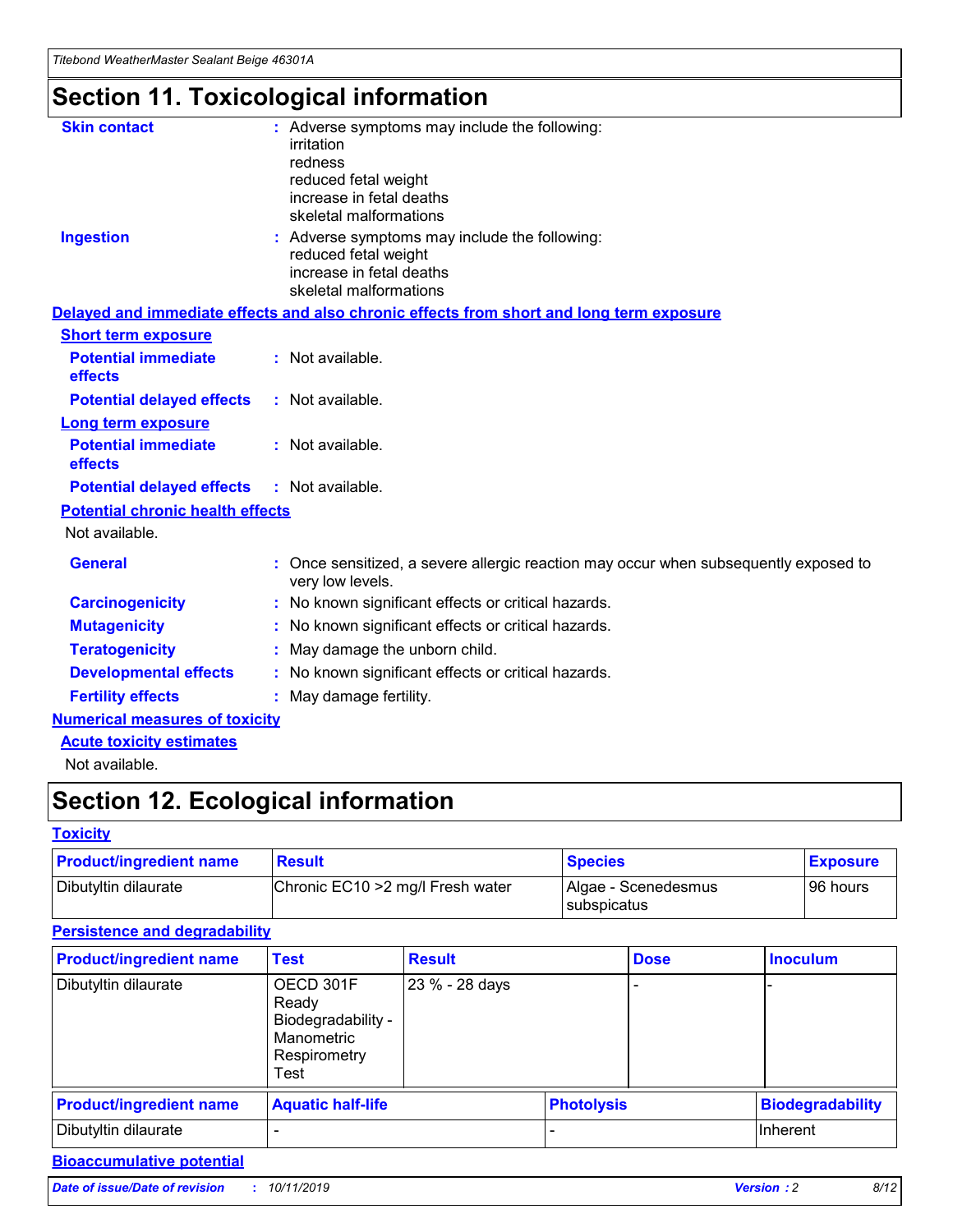## **Section 12. Ecological information**

| <b>Product/ingredient name</b> | $LoaPow$ | <b>BCF</b> | <b>Potential</b> |
|--------------------------------|----------|------------|------------------|
| 3-aminopropyltriethoxysilane   | 1.7      | 3.4        | low              |
| Dibutyltin dilaurate           | 4.44     | 2.91       | low              |

### **Mobility in soil**

| <i></i>                                                       |                                                     |
|---------------------------------------------------------------|-----------------------------------------------------|
| <b>Soil/water partition</b><br>coefficient (K <sub>oc</sub> ) | : Not available.                                    |
| <b>Other adverse effects</b>                                  | : No known significant effects or critical hazards. |

### **Section 13. Disposal considerations**

**Disposal methods :**

The generation of waste should be avoided or minimized wherever possible. Disposal of this product, solutions and any by-products should at all times comply with the requirements of environmental protection and waste disposal legislation and any regional local authority requirements. Dispose of surplus and non-recyclable products via a licensed waste disposal contractor. Waste should not be disposed of untreated to the sewer unless fully compliant with the requirements of all authorities with jurisdiction. Waste packaging should be recycled. Incineration or landfill should only be considered when recycling is not feasible. This material and its container must be disposed of in a safe way. Care should be taken when handling emptied containers that have not been cleaned or rinsed out. Empty containers or liners may retain some product residues. Avoid dispersal of spilled material and runoff and contact with soil, waterways, drains and sewers.

## **Section 14. Transport information**

|                                      | <b>DOT</b><br><b>Classification</b> | <b>TDG</b><br><b>Classification</b> | <b>Mexico</b><br><b>Classification</b> | <b>ADR/RID</b> | <b>IMDG</b>              | <b>IATA</b>              |
|--------------------------------------|-------------------------------------|-------------------------------------|----------------------------------------|----------------|--------------------------|--------------------------|
| <b>UN number</b>                     | Not regulated.                      | Not regulated.                      | Not regulated.                         | Not regulated. | Not regulated.           | Not regulated.           |
| <b>UN proper</b><br>shipping name    | $\blacksquare$                      |                                     |                                        |                |                          |                          |
| <b>Transport</b><br>hazard class(es) | $\blacksquare$                      | $\overline{\phantom{a}}$            | $\blacksquare$                         | $\blacksquare$ | $\overline{\phantom{a}}$ | $\overline{\phantom{0}}$ |
| <b>Packing group</b>                 | $\overline{\phantom{a}}$            | $\overline{\phantom{0}}$            | $\overline{\phantom{a}}$               | -              | $\overline{\phantom{0}}$ | $\overline{\phantom{a}}$ |
| <b>Environmental</b><br>hazards      | No.                                 | No.                                 | No.                                    | No.            | No.                      | No.                      |

## **Section 15. Regulatory information**

### **U.S. Federal regulations**

### **SARA 302/304**

### **Composition/information on ingredients**

No products were found.

**SARA 304 RQ :** Not applicable.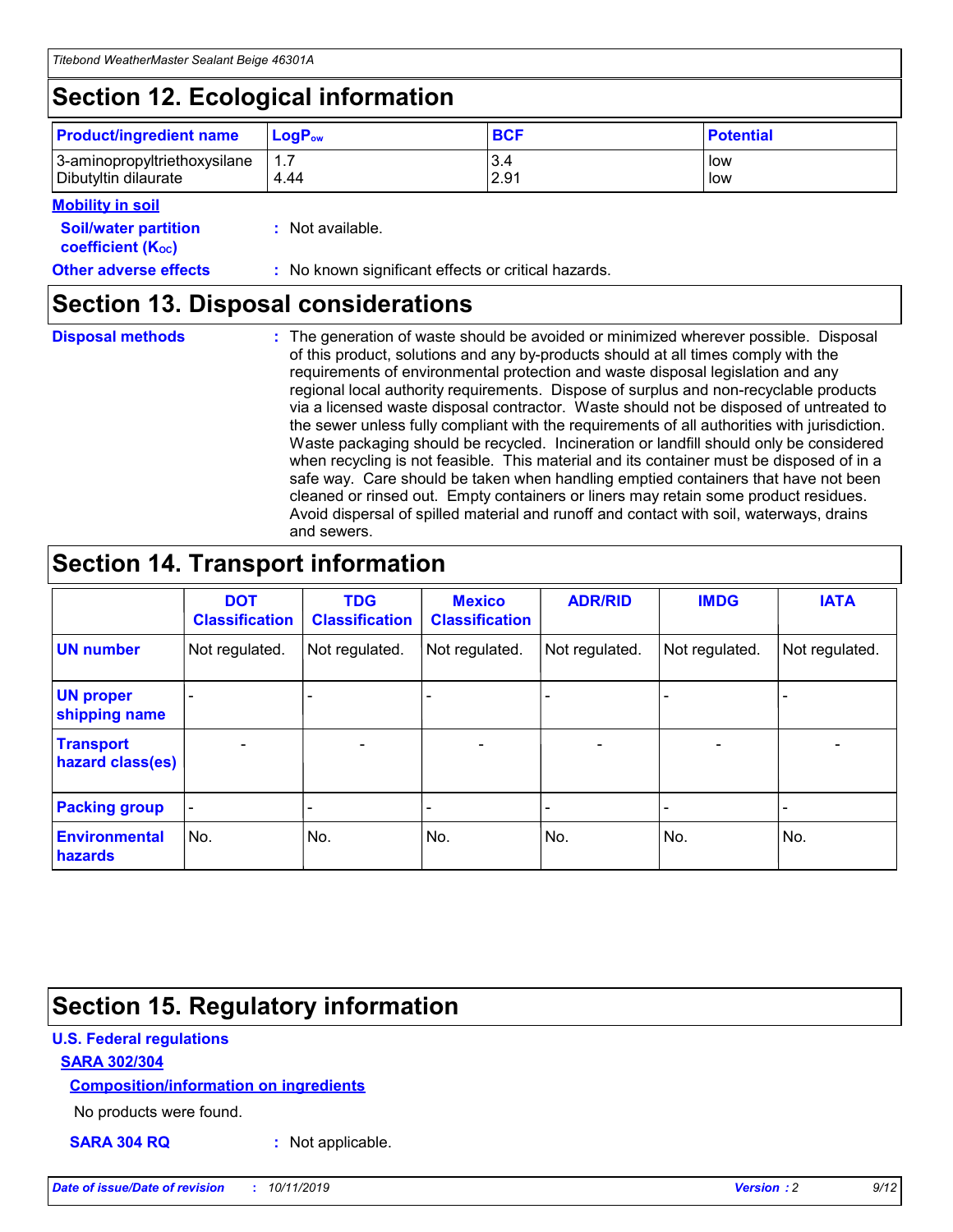## **Section 15. Regulatory information**

### **SARA 311/312**

**Classification :** EYE IRRITATION - Category 2B SKIN SENSITIZATION - Category 1 TOXIC TO REPRODUCTION (Fertility) - Category 1B TOXIC TO REPRODUCTION (Unborn child) - Category 1B

#### **Composition/information on ingredients**

| <b>Name</b>                  | $\frac{9}{6}$ | <b>Classification</b>                                                                                            |
|------------------------------|---------------|------------------------------------------------------------------------------------------------------------------|
| 3-aminopropyltriethoxysilane | $\leq$ 3      | <b>FLAMMABLE LIQUIDS - Category 4</b><br><b>ACUTE TOXICITY (oral) - Category 4</b>                               |
|                              |               | SKIN IRRITATION - Category 2<br>EYE IRRITATION - Category 2A                                                     |
| Dibutyltin dilaurate         | ≤0.3          | ACUTE TOXICITY (oral) - Category 3<br>SKIN CORROSION - Category 1C                                               |
|                              |               | SERIOUS EYE DAMAGE - Category 1<br>SKIN SENSITIZATION - Category 1<br><b>GERM CELL MUTAGENICITY - Category 2</b> |
|                              |               | TOXIC TO REPRODUCTION (Fertility) - Category 1B<br>TOXIC TO REPRODUCTION (Unborn child) - Category 1B            |
|                              |               | SPECIFIC TARGET ORGAN TOXICITY (REPEATED<br>EXPOSURE) (respiratory system) - Category 1                          |

#### **State regulations**

| <b>Massachusetts</b> | : None of the components are listed. |
|----------------------|--------------------------------------|
| <b>New York</b>      | : None of the components are listed. |
| <b>New Jersey</b>    | : None of the components are listed. |
| <b>Pennsylvania</b>  | : None of the components are listed. |

#### **California Prop. 65**

**A** WARNING: This product can expose you to methanol, which is known to the State of California to cause birth defects or other reproductive harm. For more information go to www.P65Warnings.ca.gov.

| <b>Ingredient name</b> | No significant risk Maximum<br>level | acceptable dosage<br>level |
|------------------------|--------------------------------------|----------------------------|
| methanol               |                                      | Yes.                       |

#### **International regulations**

**Chemical Weapon Convention List Schedules I, II & III Chemicals** Not listed.

#### **Montreal Protocol**

Not listed.

**Stockholm Convention on Persistent Organic Pollutants**

Not listed.

### **UNECE Aarhus Protocol on POPs and Heavy Metals**

Not listed.

### **Inventory list**

### **China :** All components are listed or exempted.

**United States TSCA 8(b) inventory :** All components are active or exempted.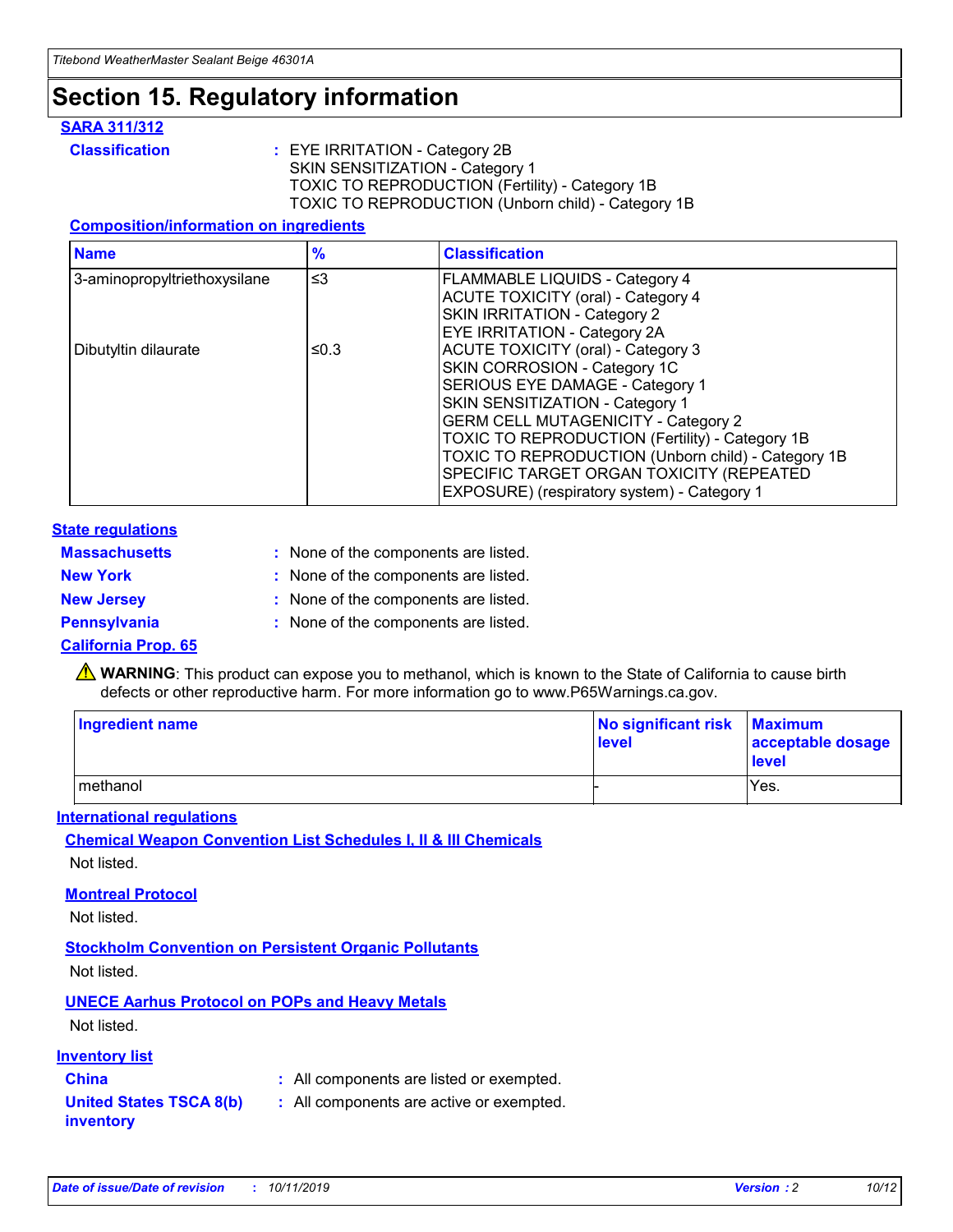## **Section 16. Other information**

**Hazardous Material Information System (U.S.A.)**



**Caution: HMIS® ratings are based on a 0-4 rating scale, with 0 representing minimal hazards or risks, and 4 representing significant hazards or risks. Although HMIS® ratings and the associated label are not required on SDSs or products leaving a facility under 29 CFR 1910.1200, the preparer may choose to provide them. HMIS® ratings are to be used with a fully implemented HMIS® program. HMIS® is a registered trademark and service mark of the American Coatings Association, Inc.**

**The customer is responsible for determining the PPE code for this material. For more information on HMIS® Personal Protective Equipment (PPE) codes, consult the HMIS® Implementation Manual.**

#### **National Fire Protection Association (U.S.A.)**



**Reprinted with permission from NFPA 704-2001, Identification of the Hazards of Materials for Emergency Response Copyright ©1997, National Fire Protection Association, Quincy, MA 02269. This reprinted material is not the complete and official position of the National Fire Protection Association, on the referenced subject which is represented only by the standard in its entirety.**

**Copyright ©2001, National Fire Protection Association, Quincy, MA 02269. This warning system is intended to be interpreted and applied only by properly trained individuals to identify fire, health and reactivity hazards of chemicals. The user is referred to certain limited number of chemicals with recommended classifications in NFPA 49 and NFPA 325, which would be used as a guideline only. Whether the chemicals are classified by NFPA or not, anyone using the 704 systems to classify chemicals does so at their own risk.**

**Procedure used to derive the classification**

| <b>Classification</b>                                                                                                                                                    |                                                                                                                                                  | <b>Justification</b>                                                                                                                                                                                                                                                                                                                                                                                                 |  |
|--------------------------------------------------------------------------------------------------------------------------------------------------------------------------|--------------------------------------------------------------------------------------------------------------------------------------------------|----------------------------------------------------------------------------------------------------------------------------------------------------------------------------------------------------------------------------------------------------------------------------------------------------------------------------------------------------------------------------------------------------------------------|--|
| EYE IRRITATION - Category 2B<br>SKIN SENSITIZATION - Category 1<br>TOXIC TO REPRODUCTION (Fertility) - Category 1B<br>TOXIC TO REPRODUCTION (Unborn child) - Category 1B |                                                                                                                                                  | Expert judgment<br>Expert judgment<br>Expert judgment<br>Expert judgment                                                                                                                                                                                                                                                                                                                                             |  |
| <b>History</b>                                                                                                                                                           |                                                                                                                                                  |                                                                                                                                                                                                                                                                                                                                                                                                                      |  |
| Date of printing                                                                                                                                                         | : 4/22/2022                                                                                                                                      |                                                                                                                                                                                                                                                                                                                                                                                                                      |  |
| Date of issue/Date of<br>revision                                                                                                                                        | : 10/11/2019                                                                                                                                     |                                                                                                                                                                                                                                                                                                                                                                                                                      |  |
| Date of previous issue                                                                                                                                                   | : 10/16/2020                                                                                                                                     |                                                                                                                                                                                                                                                                                                                                                                                                                      |  |
| <b>Version</b>                                                                                                                                                           | $\therefore$ 2                                                                                                                                   |                                                                                                                                                                                                                                                                                                                                                                                                                      |  |
| <b>Key to abbreviations</b>                                                                                                                                              | $\therefore$ ATE = Acute Toxicity Estimate<br><b>BCF</b> = Bioconcentration Factor<br>IBC = Intermediate Bulk Container<br>$UN = United Nations$ | GHS = Globally Harmonized System of Classification and Labelling of Chemicals<br>IATA = International Air Transport Association<br><b>IMDG = International Maritime Dangerous Goods</b><br>LogPow = logarithm of the octanol/water partition coefficient<br>MARPOL = International Convention for the Prevention of Pollution From Ships, 1973<br>as modified by the Protocol of 1978. ("Marpol" = marine pollution) |  |